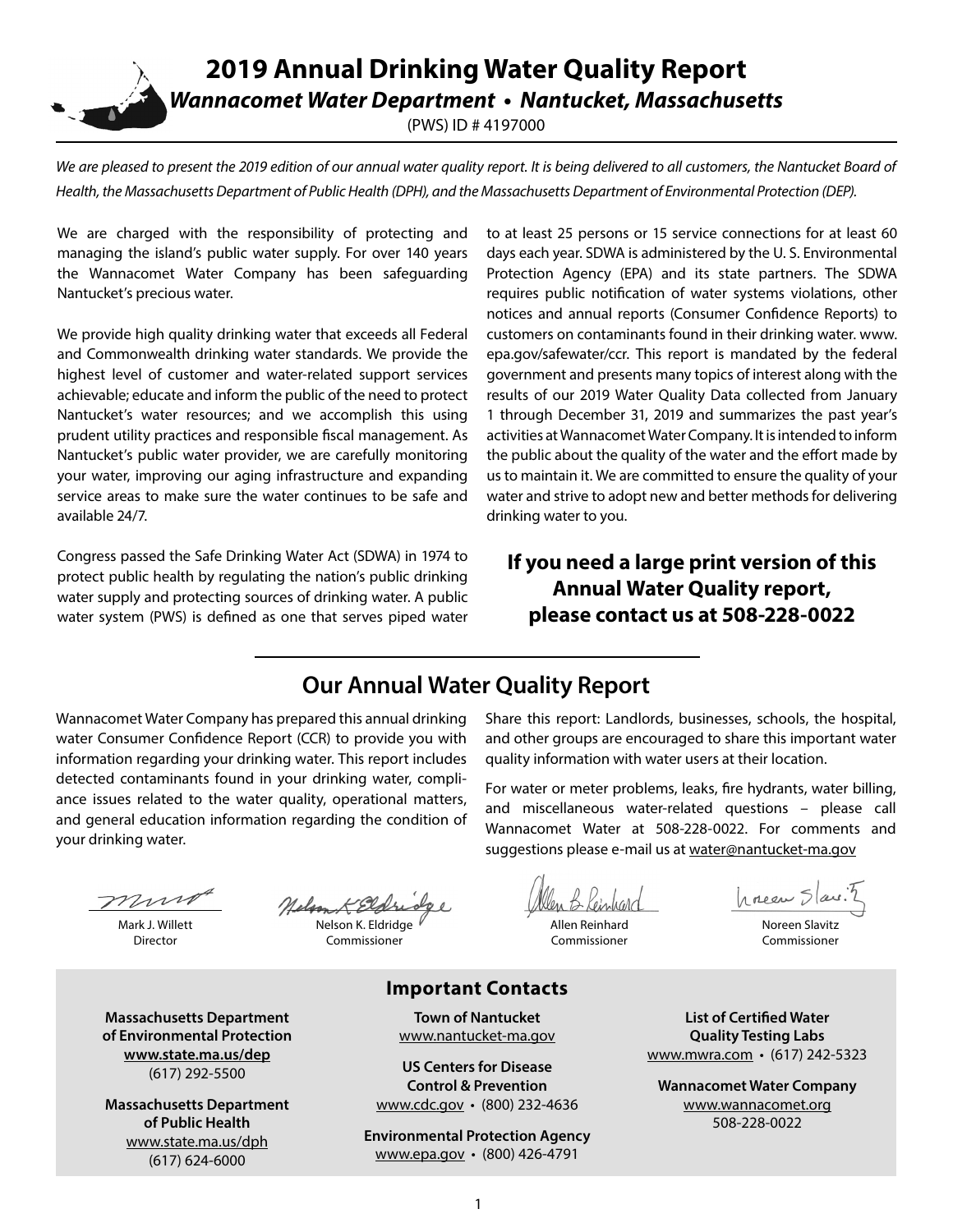#### **Where Does My Water Come From?**

Wannacomet's water is a groundwater supply. Water is pumped from four different ground water wells located in Nantucket's Sole Source Aquifer (geologic formations containing water). Our customers receive their drinking water from two different levels of the aquifer. The wells are located throughout the mid-island. The water is distributed through a network of water mains ranging in size from 2 inches to 16 inches in diameter. We depend on rainfall to recharge our water supply. The annual recharge to the aquifer from an average of 43 inches of precipitation more than makes up for the amount of water pumped from all sources.

### **S.W.A.P. What is SWAP?**

The **Source Water Assessment and Protection** (SWAP) program, established under the federal Safe Drinking Water Act, requires every state to:

- inventory land uses within the recharge areas of all public water supply sources;
- assess the susceptibility of drinking water sources to contamination from these land uses; and
- publicize the results to provide support for improved protection.

*Source: Water Assessment and Protection (SWAP) Report*

The SWAP report was compiled by the Massachusetts Department of Environmental Protection with assistance from the Wannacomet Water Company staff to inventory land uses within the Wellhead Protection District (WPD) and assess their potential to negatively impact the aquifer.

Wannacomet Water Company's complete SWAP report can be viewed at: [http://www.mass.gov/eea/docs/dep/water/drink](http://www.mass.gov/eea/docs/dep/water/drinking/swap/sero/4197000.pdf)[ing/swap/sero/4197000.pdf](http://www.mass.gov/eea/docs/dep/water/drinking/swap/sero/4197000.pdf)

## **Special Health Information**

Some people may be more vulnerable to contaminants in drinking water than the general population. Immunocompromised persons such as persons undergoing chemotherapy, persons who have undergone organ transplants, people with HIV/AIDS or other immune system disorders, some elderly, and infants can be particularly at risk of infection. These people should seek advice about drinking water from their health care providers. Environmental Protection Agency (EPA) and Centers for Disease Control and Prevention (CDC) guidelines on appropriate means to lessen the risk of infection by cryptosporidium and other microbial contaminants are available from the Safe Drinking Water Hotline (800-426-4791).

**On-Call 24/7** We have an emergency on-call utility person available during non-business hours, weekends and holidays. In the event of an emergency during non-business hours please contact us through the Nantucket Police Department at **508-228-1212**.

#### **Contaminants in Bottled Water and Tap Water**

Drinking water, including bottled water, may reasonably be expected to contain at least small amounts of some contaminants. The presence of contaminants does not necessarily indicate that the water poses a health risk. More information about contaminants and potential health effects can be obtained from the Environmental Protection Agency's Safe Drinking Water Hotline (800-426-4791).

In order to ensure that tap water is safe to drink, Massachusetts DEP and the EPA prescribe regulations which limit the amount of certain contaminants in water provided by public water systems. Food and Drug Administration (FDA) and the Massachusetts Department of Public Health regulations establish limits for contaminants in bottled water that must provide the same protection for public health.

#### **Water Conservation Tips**

Wasted water can add up quickly. We take our water supplies for granted, yet they are limited. The average American uses about **90 gallons** of water each day in the home. We urge you to use it wisely and responsibly.

- Insulate hot water heater and piping.
- Install low flow fixtures.
- Don't run tap water to get it cold, keep a bottle in the refrigerator.
- Know where your main shut off valve is and make sure it works. If the valve doesn't work, contact a licensed island plumber to have it repaired. Eliminate drafts around water lines.
- When leaving for an extended period of time, turn off the water at the main valve.
- After turning on the irrigation system, check and repair leaks promptly.
- Be aware of leaky toilets and fixtures and fix them promptly using a licensed plumber.
- When planting, choose native grasses and plants that require less water.
- Turn off the tap while brushing your teeth or shaving: save 1-2 gallons per minute.
- That trickling sound you hear in the bathroom could be a leaky toilet wasting 50 gallons of water a day or more. But sometimes it leaks silently. Your flapper or flush valve may need to be replaced. Parts are inexpensive and fairly easy to replace.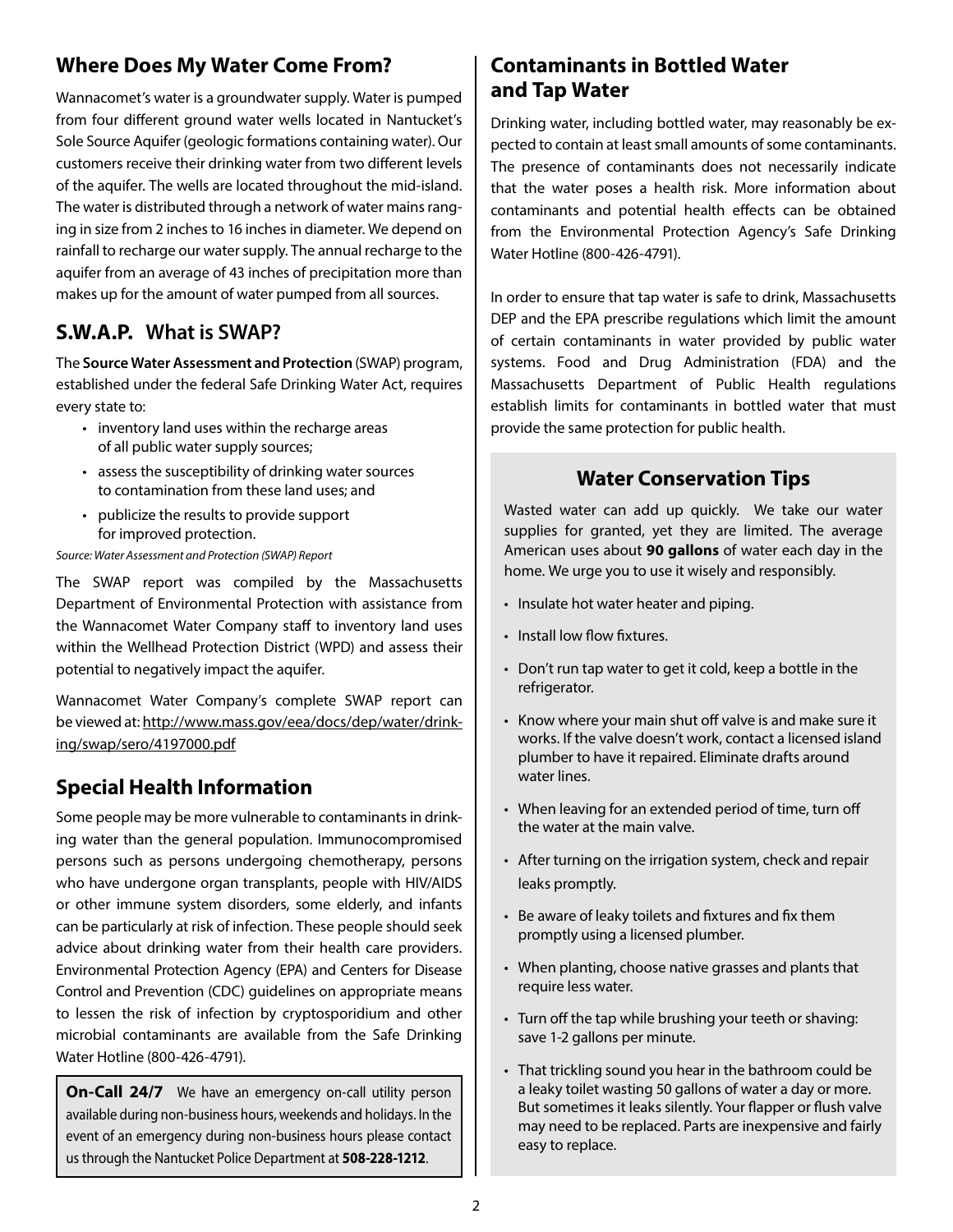### **What the EPA Says About Drinking Water Contaminants**

General sources of drinking water (both tap water and bottled water) include rivers, lakes, streams, ponds, reservoirs, springs, and wells. As water travels over the surface of the land or through the ground, it dissolves naturally occurring minerals and, in some cases, radioactive material, and can pick up substances resulting from animal or human activity. Contaminants that may be present in source water include:

- **Microbial contaminants**, such as viruses and bacteria, which may come from sewage treatment plants, septic systems, agricultural livestock operations, and wildlife;
- **Radioactive contaminants**, which can be naturally occurring or the result of oil and gas production and mining activities;
- **Pesticides and herbicides**, which may come from a variety of sources such as agriculture, urban storm water run-off, and residential uses;
- **Inorganic contaminants**, such as salts and metals, which can be naturally occurring or result from urban storm water run-off, industrial or domestic waste water discharges, oil and gas production, mining, or farming;
- **Organic chemical contaminants**, including synthetic and volatile organic chemicals, which are by-products of industrial processes and petroleum production, and can also come from gas stations, urban storm water run-off and septic systems.

## **2019 Water Demands & Statistics**

Gallons produced & delivered: **581,075,735** New Services: **103** Peak Day - August 9th: **4,167,434 Gallons** Total Water Services: **6392** Total Fire Hydrants: **688** Total Miles of Water Mains: **88.91** Total Volume of Water Storage Tanks: **4,000,000 Gallons** Rainfall in 2019: **44.82"**

**ADDITIONAL RESOURCES:** The U.S. EPA Office of Water [\(www.epa.gov\)](http://www.epa.gov) and the Centers for Disease Control and Prevention ([www.cdc.gov](http://www.cdc.gov)) websites provide a substantial amount of information on many issues relating to water resources, water conservation and public health. Also, the Massachusetts Department of Environmental Protection has a website [\(www.state.ma.us/dep\)](http://www.state.ma.us/dep) that provides complete and current information on water issues in our state.

### **Important Definitions**

**Maximum Contaminant Level Goal (MCLG):** The "Goal" is the level of a contaminant in drinking water below which there is no known or expected risk to healthy persons. MCLGs allow for a margin of safety.

**Maximum Contaminant Level (MCL):** The highest level of a contaminant that is allowed in drinking water. MCLs are set as close to the MCLGs as feasible using the best available treatment technology.

**CDC:** Centers for Disease Control and Prevention

**ND:** Not detected. Laboratory analysis indicated that the contaminant is not present.

**Variances and Exemptions:** State or EPA permission not to meet an MCL or a treatment technique under certain conditions. The data presented in this report is from the most recent testing done in accordance with regulations.

**Treatment Technique (TT):** A required process intended to reduce the level of a contaminant in drinking water.

**Action Level (AL):** The concentration of a contaminant, which, if exceeded, triggers a treatment or other requirements that a water system must follow.

**Parts Per Million (ppm):** one part per million corresponds to one minute in two years or a single penny in \$10,000.

**Parts Per Billion (ppb):** one part per billion corresponds to one minute in 2,000 years, or a single penny in \$10,000,000.

**PCI/L**: picoCuries per liter (a measure of radiation)

**DEP:** Department of Environmental Protection

**EPA:** Environmental Protection Agency

**NA:** Not applicable

#### **Water Rates**

Water Rates remained unchanged in 2019 at \$4.00 per 100 cubic feet. The base service charge is \$25.00. For current rates, connection fees and important notices go to [www.wannacomet.org](http://www.wannacomet.org).

#### **Sewer Rates**

Sewer rates remained unchanged in 2019. The Select Board review sewer rates annually. Rate payers should check the town's website [\(www.nantucket-ma.gov](http://www.nantucket-ma.gov)) and search budget information and or the sewer web page for the latest in proposed sewer rate increase and proposals considered by the town.

- Our Public Water Supply (PWS) ID # MA 4197000
- Member: American Water Works Association (AWWA),
- New England Water Works Association (NEWWA),
- Barnstable County Water Utility Association (BCWUA),
- Massachusetts Water Works Association (MWWA)